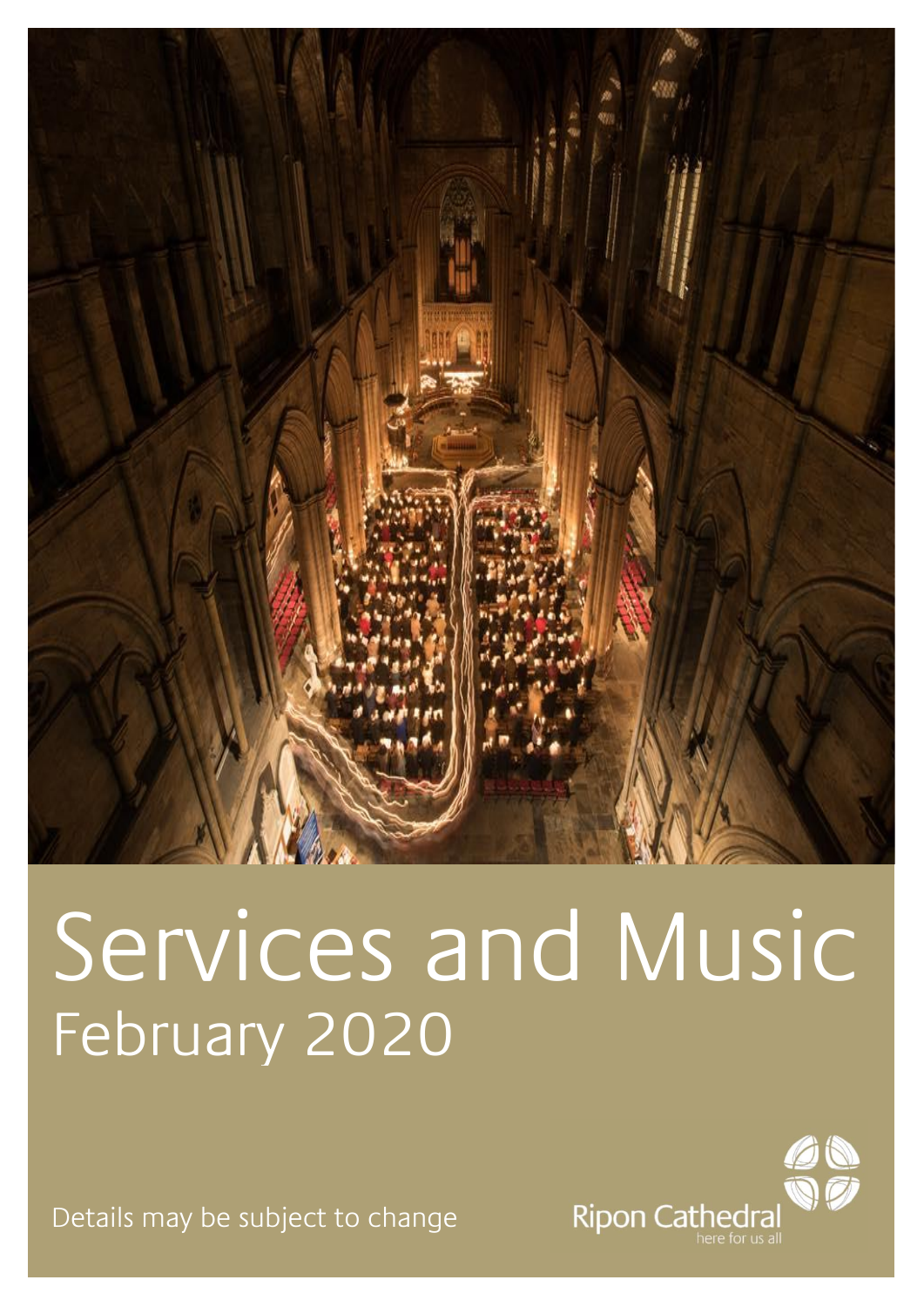#### **Welcome to Ripon Cathedral**

Ripon Cathedral is a beautiful, ancient church with a history reaching back to the 7th Century. It is a mother church for the Diocese of Leeds and home for the cathedra (throne) of the Bishop of Leeds. The Cathedral is an active, living Church with a community of Christians who seek to make worship a priority for life and to reach out in service to the wider community. We enjoy welcoming both pilgrims and tourists, hoping that they will capture a glimpse of God's love for them through the witness of this remarkable building and its people.

> The Very Reverend John Dobson Dean of Ripon

#### **Sung services**

Unless otherwise stated, all services are sung by the boy and/or girl choristers, and the Lay Clerks of the Cathedral Choir.

#### **Rehearsals in the Quire**

The Quire is closed before sung services for the choir and musicians to rehearse without distraction. Therefore, we request that you do not enter the Quire during this time, although you are welcome to listen from the Nave. The Quire opens for services 10 minutes before the start time on weekdays, and 15 minutes before on weekends.

#### **Photography and recording**

Photography, video, and audio recording are not permitted during services.

#### **Music sponsors**

We are very grateful to this month's sponsors, whose donations help maintain the Cathedral's musical tradition and choral foundation. If you would like to sponsor a week of music, become a Music Custodian, or sponsor a chorister, visit www.riponcathedral.org.uk for further information, or contact Margaret Hammond at the Ripon Cathedral Development Campaign by email, margarethammond@riponcathedral.org.uk, or phone 01765 603462.

#### **Singing opportunities for children - Cathedral Choirs**

Children have the opportunity to participate in the Cathedral Choirs from Year 1. The Junior Choir for children in years 1 - 4 rehearses on a Monday. No audition is neccessary to join. The Cathedral Choir is open to children in years 3 - 8, and sings during term time and special services. The benefits of singing and a musical education are well documented, improving language development, self-confidence, and team-working. The Cathedral employs a number of music professionals to ensure that each child receives a fantastic and bespoke music education. To enquire about joining the Cathedral Choirs, visit www.riponcathedral.org.uk, or email singing@riponcathedral.org.uk.

The Very Reverend John Dobson Dean of Ripon Canon Michael Gisbourne Precentor Canon Barry Pyke In residence

Andrew Bryden Director of Music Tim Harper Assistant Director of Music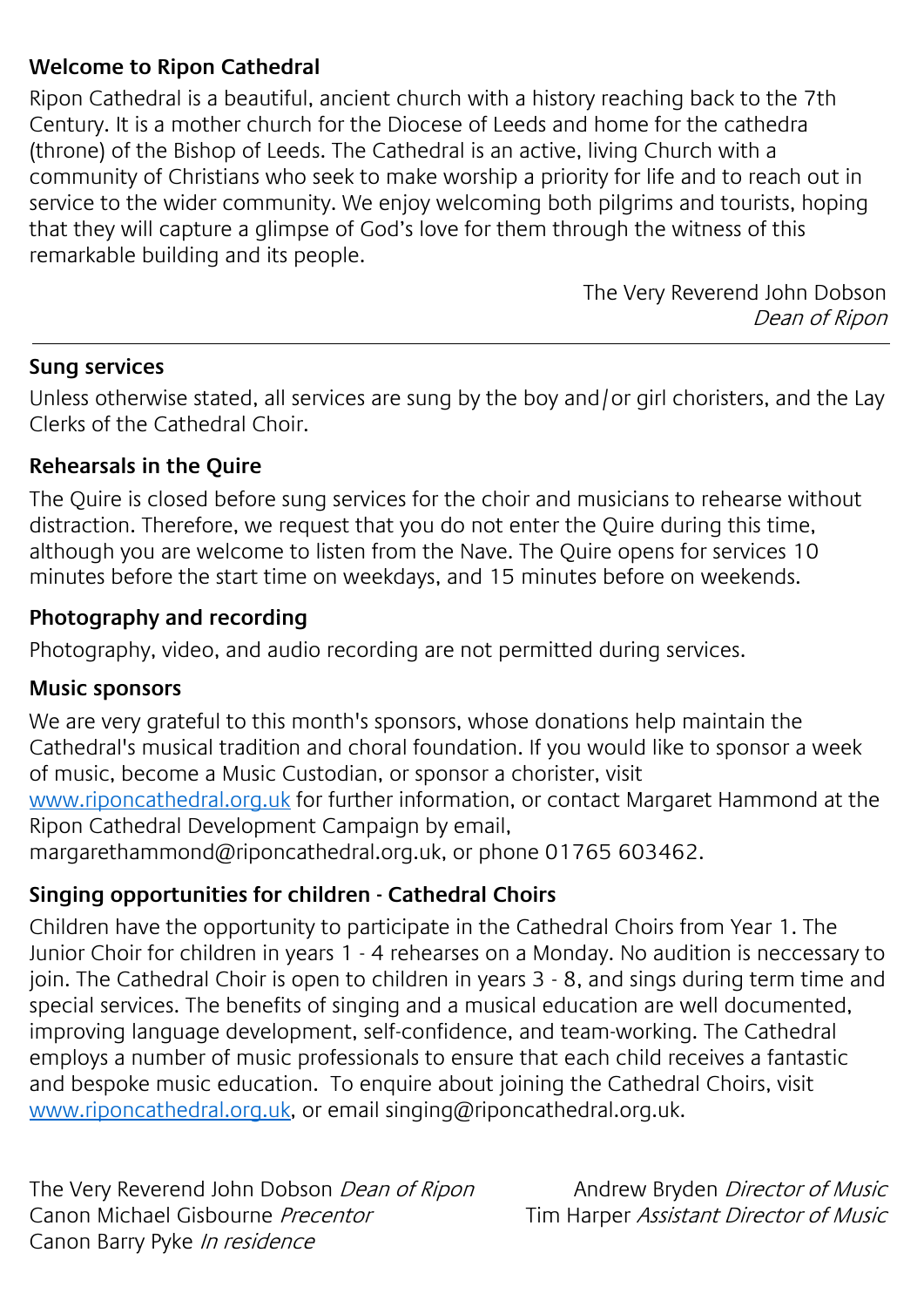#### Saturday 1

Brigid, Abbess of Kildare, c.525 8:30am Morning Prayer Psalm 68 9:00am Eucharist President: Canon Michael Gisbourne Psalm 51 [11-16] 5:30pm Evening Prayer Psalm 118 7:30pm Sung Eucharist Service includes the procession for Candlemas President: The Very Reverend John Dobson, Dean of Ripon Preacher: The Right Reverend Dr Jonathan Frost, Dean of York Psalm 24 Darke in F Tallis: O nata lux Hymns: 52, 33, A&M 113, 401, 185, 205

#### Sunday 2

#### The Presentation of Christ in the Temple (Candlemas)

#### 8:00am Eucharist (BCP)

President: Reverend Caitlin Carmichael-Davis Preacher: Reverend Caitlin Carmichael-Davis

#### 9:30am Morning Prayer

Psalm 48

#### 10:30am Sung Eucharist Lay Clerks

President: Canon Ailsa Newby Preacher: Canon Michael Gisbourne Psalm 24 [7 - 10] N. Harper: Mass for lower voices Byrd: Senex puerum portabat Hymns: 55, 44, 56, 475

#### 12:30pm Eucharist (BCP)

President: Canon Barry Pyke

#### 3:30pm Evensong

Preacher: Canon Ailsa Newby Jackson (Francis) responses Psalm 132 Leighton: Magdalen Service Eccard: When to the temple Mary went Hymns: 52, 360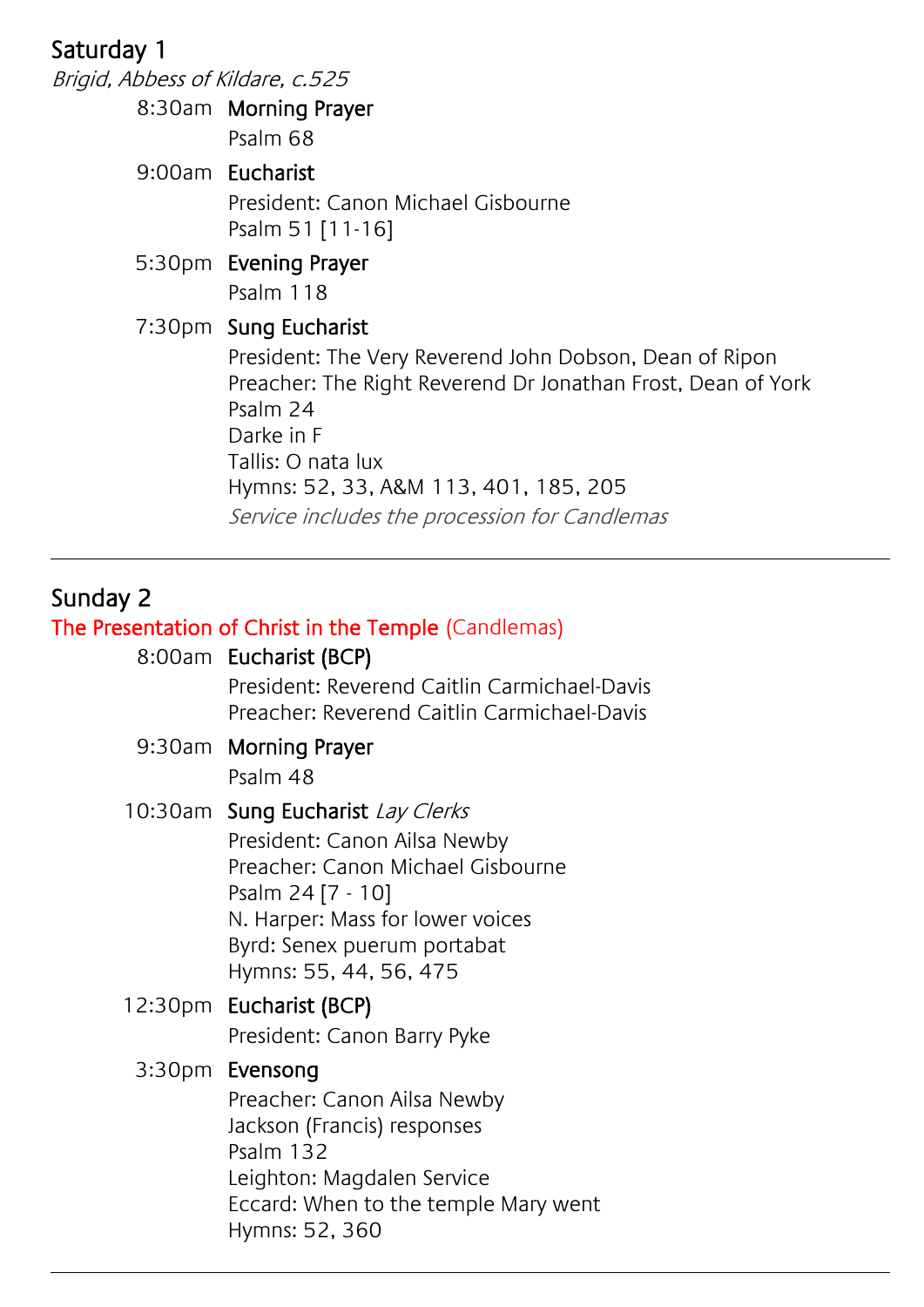# Monday 3

Anskar, Archbishop of Hamburg, Missionary in Denmark and Sweden, 865 Today's music is sponsored by Masonic Province of Yorkshire, West Riding.

| 8:30am Morning Prayer           |
|---------------------------------|
| Psalm 1                         |
| 9:00am Eucharist                |
| President: Reverend Dan Sladden |
| Psalm 3                         |
| 6:00pm Evening Prayer           |
| Psalm 4                         |

#### Tuesday 4

Gilbert of Sempringham, Founder of the Gilbertine Order, 1189 Today's music is sponsored by Masonic Province of Yorkshire, West Riding.

> 8:30am Morning Prayer Psalm 5 9:00am Eucharist President: Canon Ailsa Newby Psalm 86 [1-6] 6:00pm Evensong Lay Clerks Rose responses Psalm 9 Jackson in d minor Dufay: Ave Regina caelorum 7:30pm 'Space for Grace'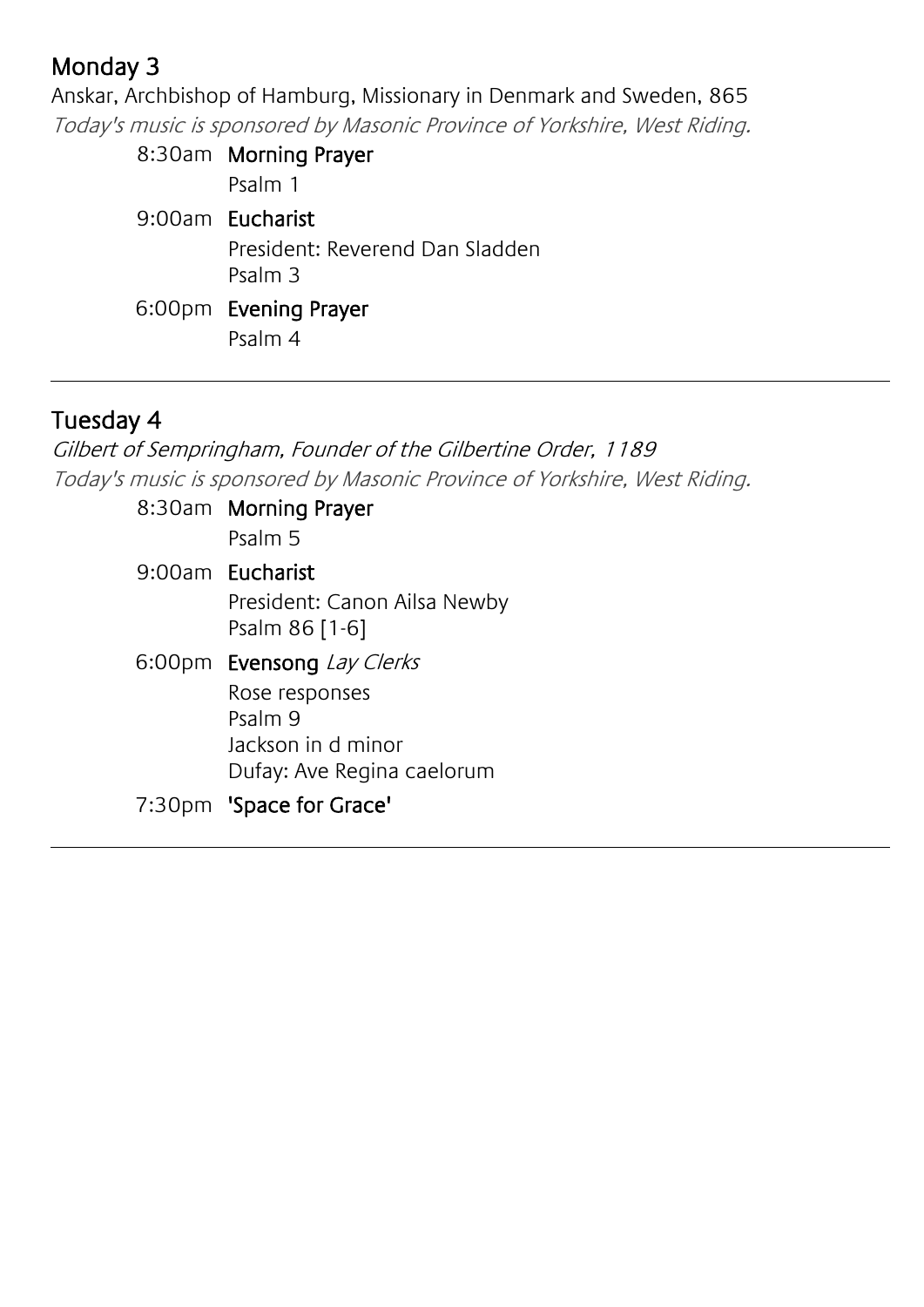# Wednesday 5

Today's music is sponsored by Masonic Province of Yorkshire, West Riding.

8:30am Morning Prayer Psalm 119 [1-32]

|  | 9:00am Eucharist                                           |
|--|------------------------------------------------------------|
|  | President: Reverend Christopher Cornwell<br>Psalm 32 [1-8] |
|  | 12:00pm Eucharist (BCP)                                    |
|  | President: Canon Wendy Wilby                               |
|  | 6:00pm Evensong                                            |
|  | Clucas responses                                           |
|  | Psalm 11                                                   |
|  | Brewer in D                                                |
|  | Giles: Almighty Lord, and God of love                      |

#### Thursday 6

The Martyrs of Japan, 1597 (Accession of Queen Elizabeth II, 1952) Today's music is sponsored by Masonic Province of Yorkshire, West Riding.

| 8:30am Morning Prayer                                 |
|-------------------------------------------------------|
| Psalm 15                                              |
| 9:00am Eucharist                                      |
| President: Canon Michael Gisbourne<br>Psalm 145 [1-5] |
| 1:00pm Lunchtime Concert                              |
| Tim Harper, Organ                                     |
| 6:00pm Evensong                                       |
| Jackson (Francis) responses                           |
| Psalm 121                                             |
| Ives: Edington Service                                |
| Howells: Behold, O God our defender                   |
| Hymn 489                                              |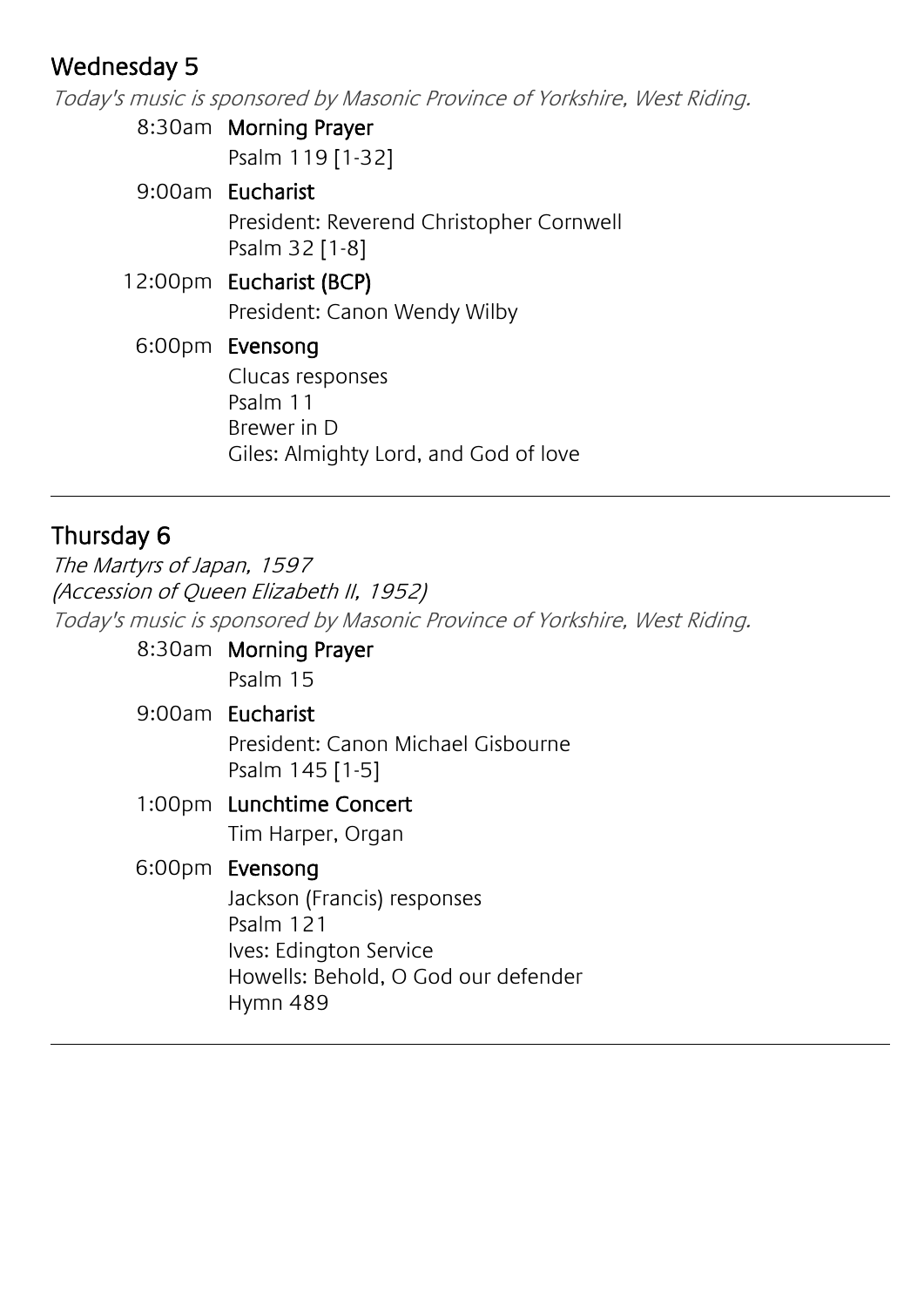# Friday 7

Today's music is sponsored by Masonic Province of Yorkshire, West Riding.

8:30am Morning Prayer and Litany Psalm 19 9:00am Eucharist President: Canon Barry Pyke Psalm 18 [31-36, 50-end] 12:00pm Eucharist President: Reverend Caitlin Carmichael-Davis Psalm 18 [31-36, 50-end] 6:00pm Evensong Lay Clerks Rose responses Psalm 22 Tye: Nunc Dimittis Josquin des Prez: Absalon fili mi

#### Saturday 8

Today's music is sponsored by Masonic Province of Yorkshire, West Riding.

| 8:30am Morning Prayer                                      |
|------------------------------------------------------------|
| Psalm 23                                                   |
| 9:00am Eucharist                                           |
| President: Reverend Canon John Colston<br>Psalm 119 [9-16] |
| 5:30pm Evening Prayer                                      |
| Psalm 24                                                   |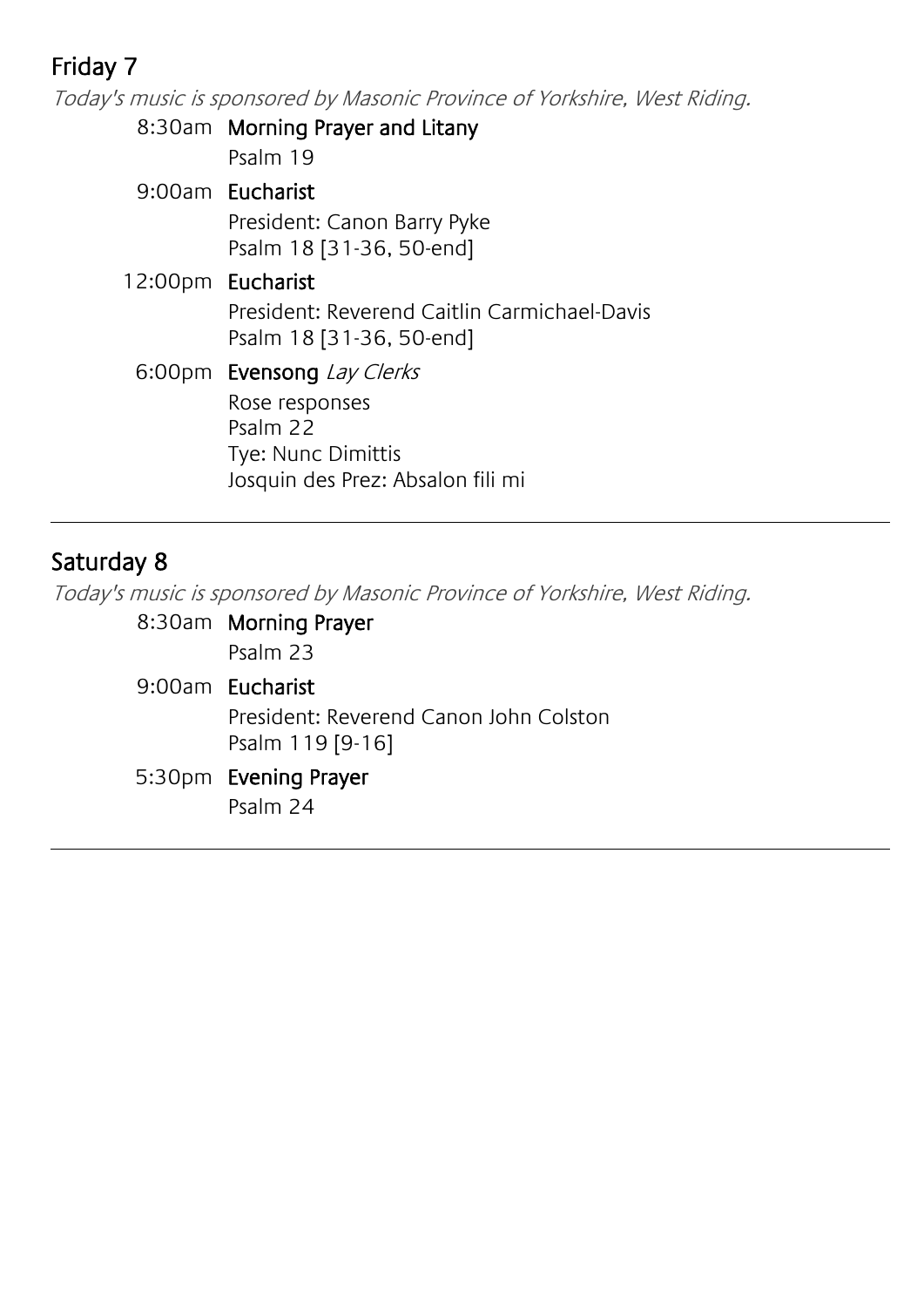# Sunday 9

The Third Sunday before Lent

Today's music is sponsored by Masonic Province of Yorkshire, West Riding.

#### 8:00am Eucharist (BCP)

President: Canon Barry Pyke Preacher: Canon Barry Pyke

9:30am Morning Prayer Psalm 5, 6

#### 10:30am Sung Eucharist

President: The Right Reverend Clive Handford Preacher: The Very Reverend John Dobson, Dean of Ripon Psalm 112 [1-9] Howells: Collegium Regale Harris: Holy is the true light Hymns: A&M 632, A&M 604, 302, A&M 497

#### 12:30pm Eucharist (BCP)

President: The Very Reverend John Dobson, Dean of Ripon

#### 3:30pm Evensong

Preacher: Reverend Caitlin Carmichael-Davis Jackson (Francis) responses Psalm 4 Watson in E Ashfield: The Fair Chivalry Hymns: 333, 244

# Monday 10

Scholastica, sister of Benedict, Abbess of Plombariola, c.543 Today's music is sponsored by Jean Cowley, in memory of Pat Cowley.

| 8:30am Morning Prayer                          |
|------------------------------------------------|
| Psalm 30                                       |
| 9:00am Eucharist                               |
| President: Canon Michael Gisbourne             |
| Psalm 132 [1-9]                                |
| 6:00pm Evening Prayer                          |
| Psalm 28                                       |
| 7:30pm Concert Ripon Concerts                  |
| Emmanuel Bach (Violin) and Jenny Stern (Piano) |
|                                                |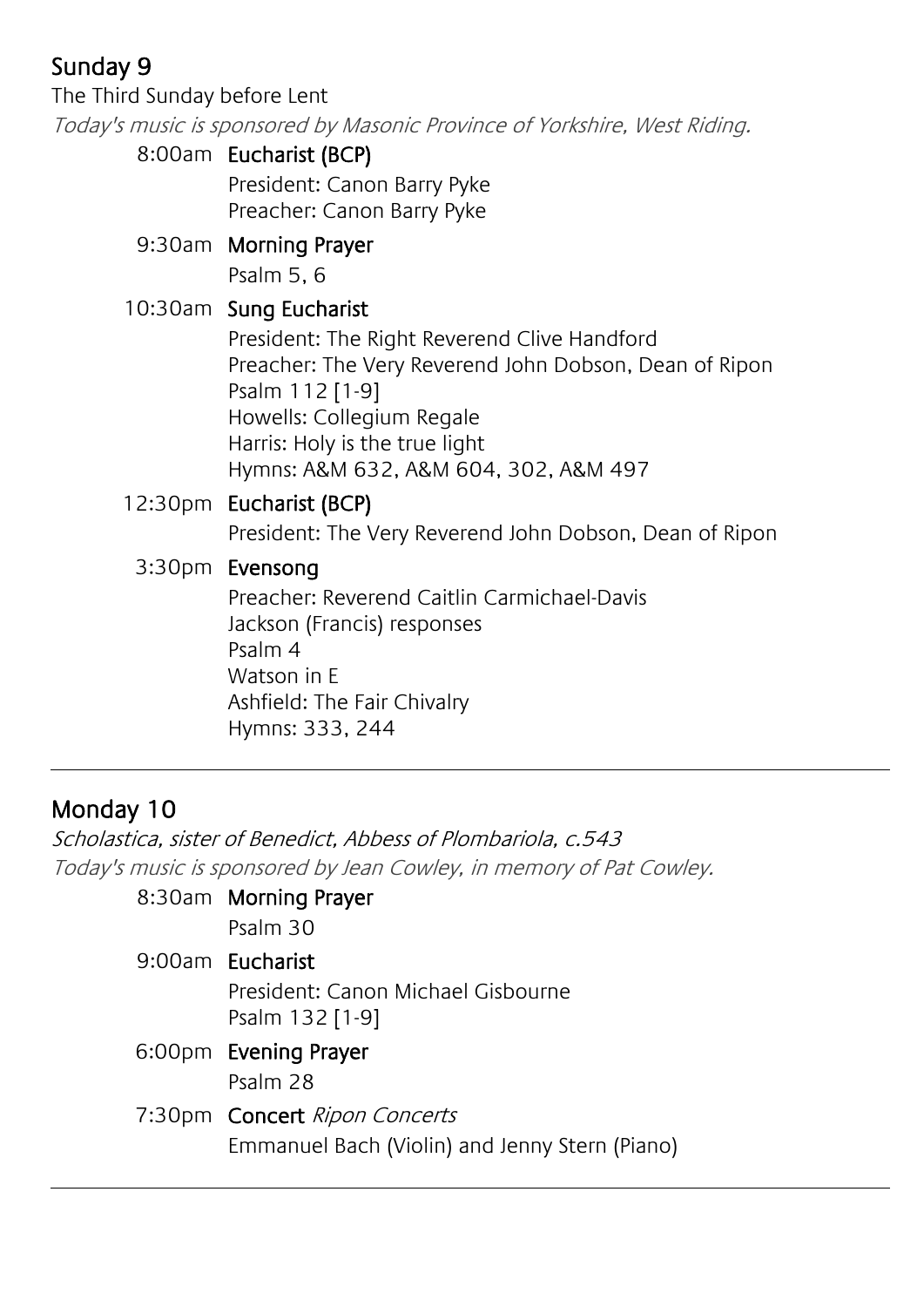# Tuesday 11

Today's music is sponsored by Jean Cowley, in memory of Pat Cowley.

8:30am Morning Prayer

Psalm 36

9:00am Eucharist President: Canon Barry Pyke Psalm 84 [1-10]

#### 6:00pm Evensong Jackson (Francis) responses Psalm 33 Byrd: Second Service Byrd: Non vos relinquam

7:30pm 'Space for Grace'

# Wednesday 12

Today's music is sponsored by Jean Cowley, in memory of Pat Cowley.

| 8:30am Morning Prayer                                                                                                   |
|-------------------------------------------------------------------------------------------------------------------------|
| Psalm 34                                                                                                                |
| 9:00am Eucharist                                                                                                        |
| President: The Very Reverend John Dobson, Dean of Ripon<br>Psalm 37 [3-6, 30-32]                                        |
| 12:00pm Eucharist (BCP)                                                                                                 |
| President: Reverend Lynn Thorius                                                                                        |
| 6:00pm Evensong Lay Clerks                                                                                              |
| Rose responses<br>Psalm 119 [33-56]<br>Tranchell: Plainsong with fauxbourdons (tone 3)<br>Brumel: O Domine Jesu Christe |
|                                                                                                                         |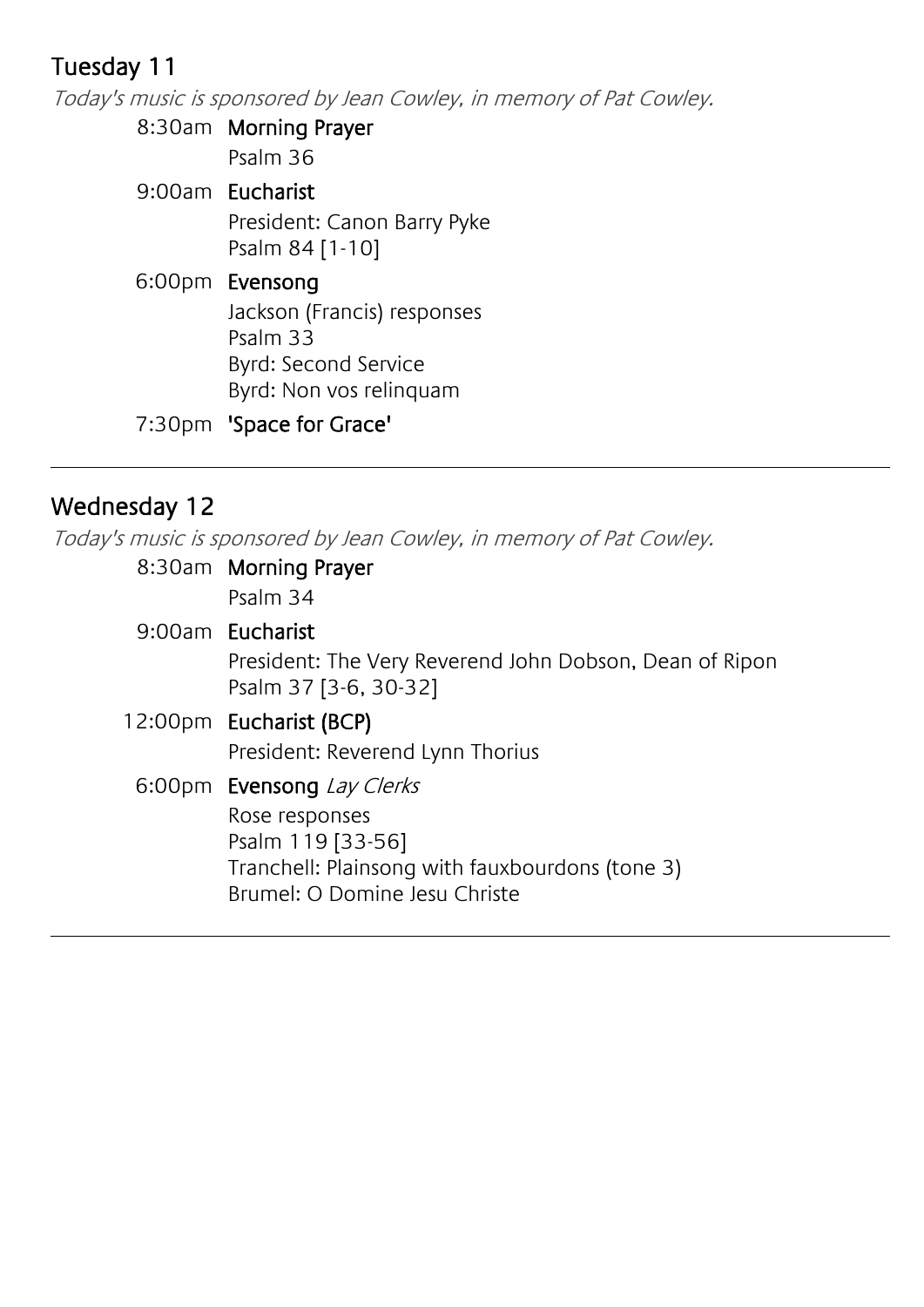# Thursday 13

Today's music is sponsored by Jean Cowley, in memory of Pat Cowley.

8:30am Morning Prayer Psalm 37 [1-20]

9:00am Eucharist President: Reverend Cliff Bowman Psalm 106 [3,35-41] 1:00pm Lunchtime Concert The Fairfax Ensemble, Soprano, flute & piano 6:00pm Evensong Jackson (Francis) responses Psalm 40 Wood in D Walton: Jubilate Deo

# Friday 14

Cyril and Methodius, Nissionaries to the Slavs, 869 and 885 Valentine, Martyr at Rome, c. 269

Today's music is sponsored by Jean Cowley, in memory of Pat Cowley.

8:30am Morning Prayer and Litany Psalm 31

9:00am Eucharist President: Canon Ailsa Newby Psalm 81 [8-14]

#### 12:00pm Eucharist

President: Reverend Simon Gurd Psalm 81 [8-14]

#### 6:00pm Evensong

Jackson (Francis) responses Psalm 35 Cooper: Plainsong with fauxbourdons Shephard: May the power of your love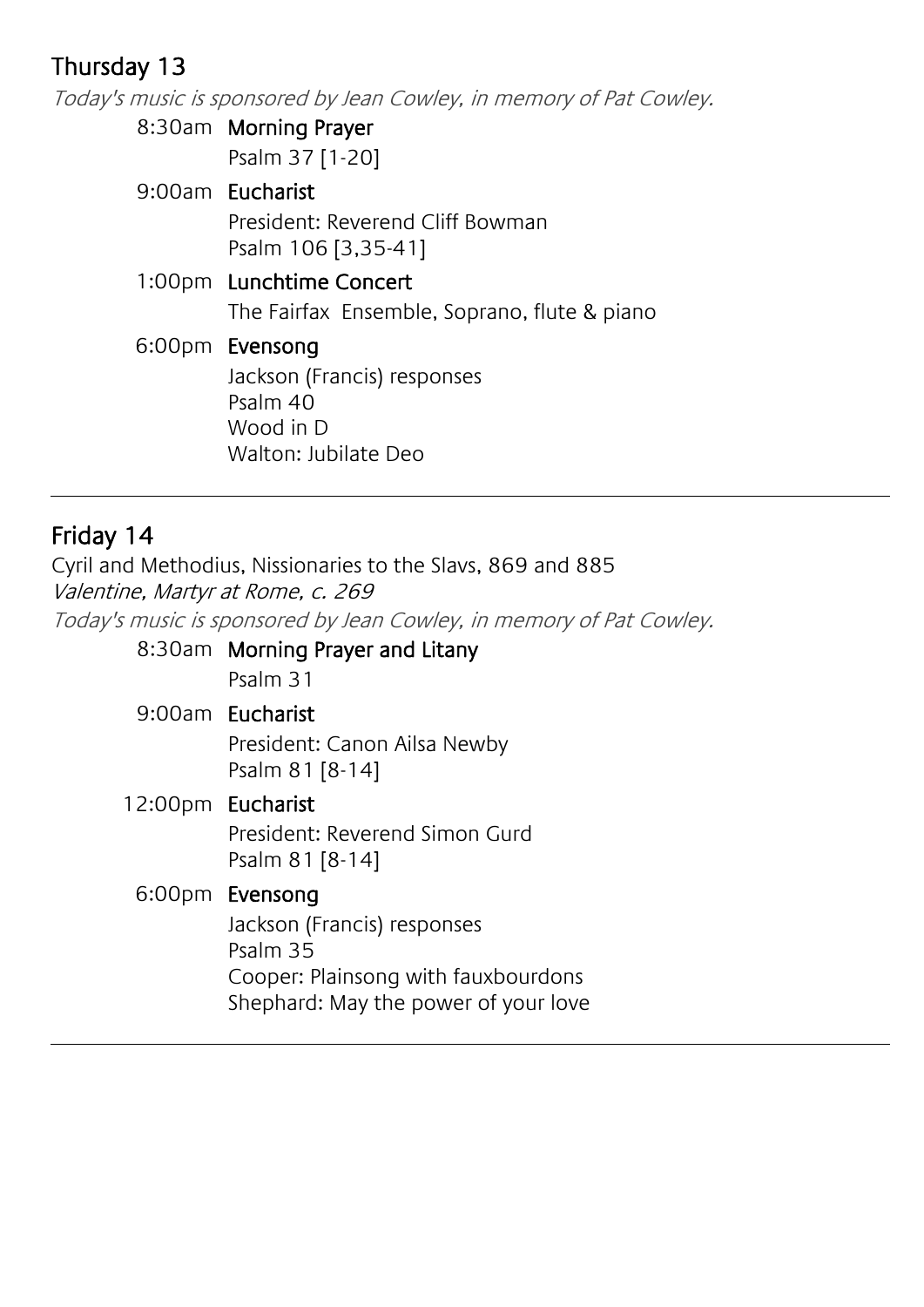# Saturday 15

Sigfrid, Bishop, Apostle of Sweden, 1045 Thomas Bray, Priest, Founder of the SPCK and the SPG, 1730 Today's music is sponsored by Jean Cowley, in memory of Pat Cowley.

| 8:30am Morning Prayer                                                  |
|------------------------------------------------------------------------|
| Psalm 42                                                               |
| 9:00am Eucharist                                                       |
| President: Reverend Caitlin Carmichael-Davis<br>Psalm 106 [6-7, 20-23] |
| 5:30pm Evensong The Harsnett Choir                                     |
| Ayleward responses                                                     |
| Psalm 46                                                               |
| C. H. Lloyd in F                                                       |
| Streeting: The Peace of God                                            |

#### Sunday 16

The Second Sunday before Lent

Today's music is sponsored by Jean Cowley, in memory of Pat Cowley.

| 8:00am Eucharist (BCP)                                                                   |
|------------------------------------------------------------------------------------------|
| President: Canon Michael Gisbourne<br>Preacher: Miss Michelle Dearlove, Cathedral Reader |
| 9:30am Morning Prayer                                                                    |
| Psalm 100, 150                                                                           |
| 10:30am Sung Eucharist The Harsnett Choir                                                |
| President: Reverend Caitlin Carmichael-Davis                                             |

Preacher: Canon Ailsa Newby Psalm 136 [1 - 9, 23 - 26] Casali: Mass in G Gjeilo: Ubi caritas Hymns: A&M 538, A&M 553, 263

#### 12:30pm Eucharist (BCP)

President: Canon Ailsa Newby

3:30pm Evensong The Harsnett Choir Preacher: Canon Michael Gisbourne Ayleward responses Psalm 148 Brewer in E flat Palestrina: Sicut cervus Hymns: 332, 146

5:30pm Distinctive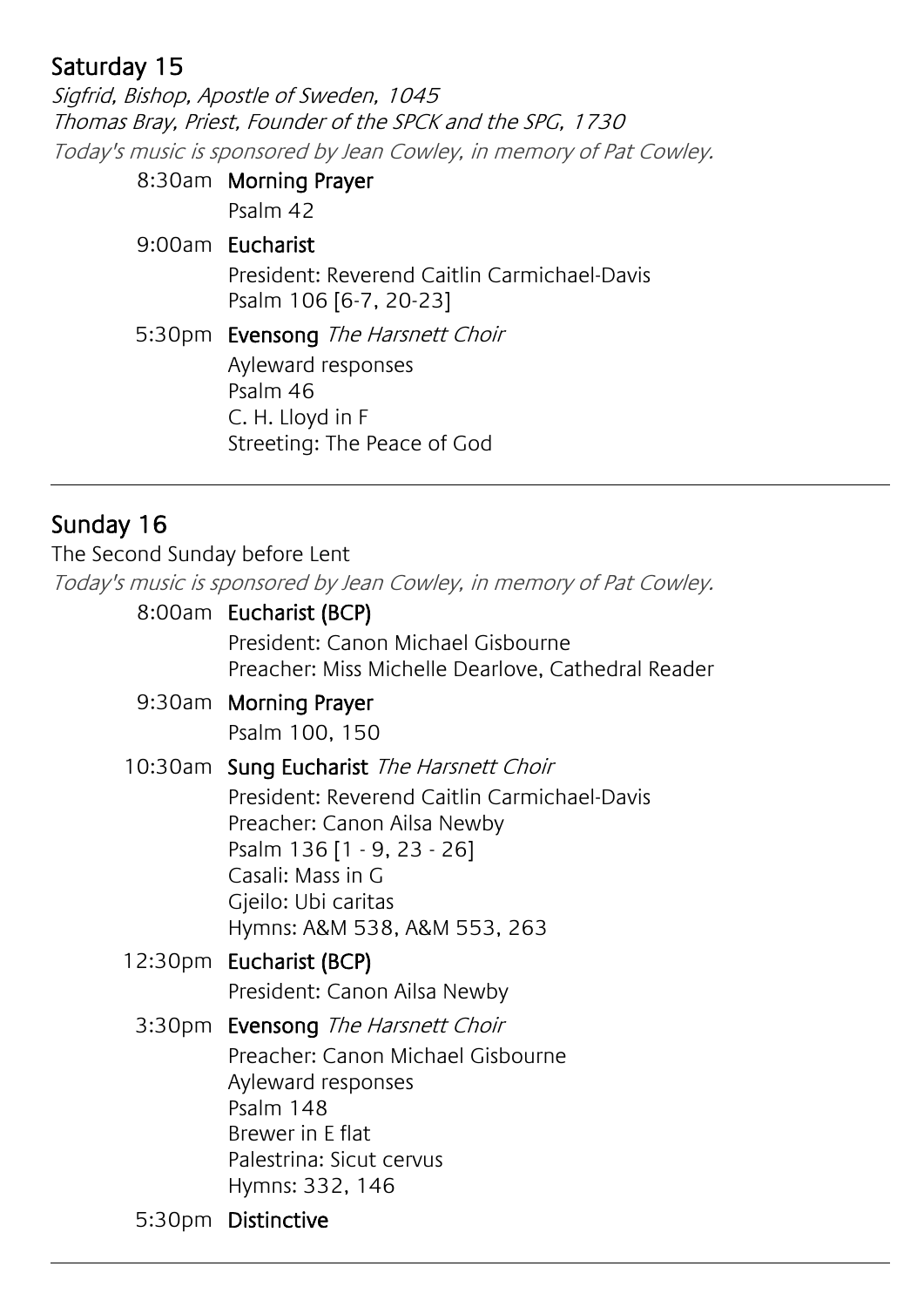# Monday 17

Janani Luwum, Archbishop of Uganda, Martyr, 1977

8:30am Morning Prayer Psalm 44 9:00am Eucharist President: Canon Ailsa Newby Psalm 119 [65-72] 6:00pm Evening Prayer Psalm 47

# Tuesday 18

| 8:30am Morning Prayer                  |
|----------------------------------------|
| Psalm 48                               |
| 9:00am Eucharist                       |
| President: The Venerable Clive Mansell |
| Psalm 94 [12-18]                       |
| 6:00pm Evening Prayer                  |
| Psalm 50                               |
| 7:30pm 'Space for Grace'               |

#### Wednesday 19

| 8:30am Morning Prayer                                    |
|----------------------------------------------------------|
| Psalm 119 [57-80]                                        |
| 9:00am Eucharist                                         |
| President: Reverend Caitlin Carmichael-Davis<br>Psalm 15 |
| 12:00pm Eucharist (BCP)                                  |
| President: Canon Ailsa Newby                             |
| 6:00pm Evening Prayer                                    |
| Psalm 59                                                 |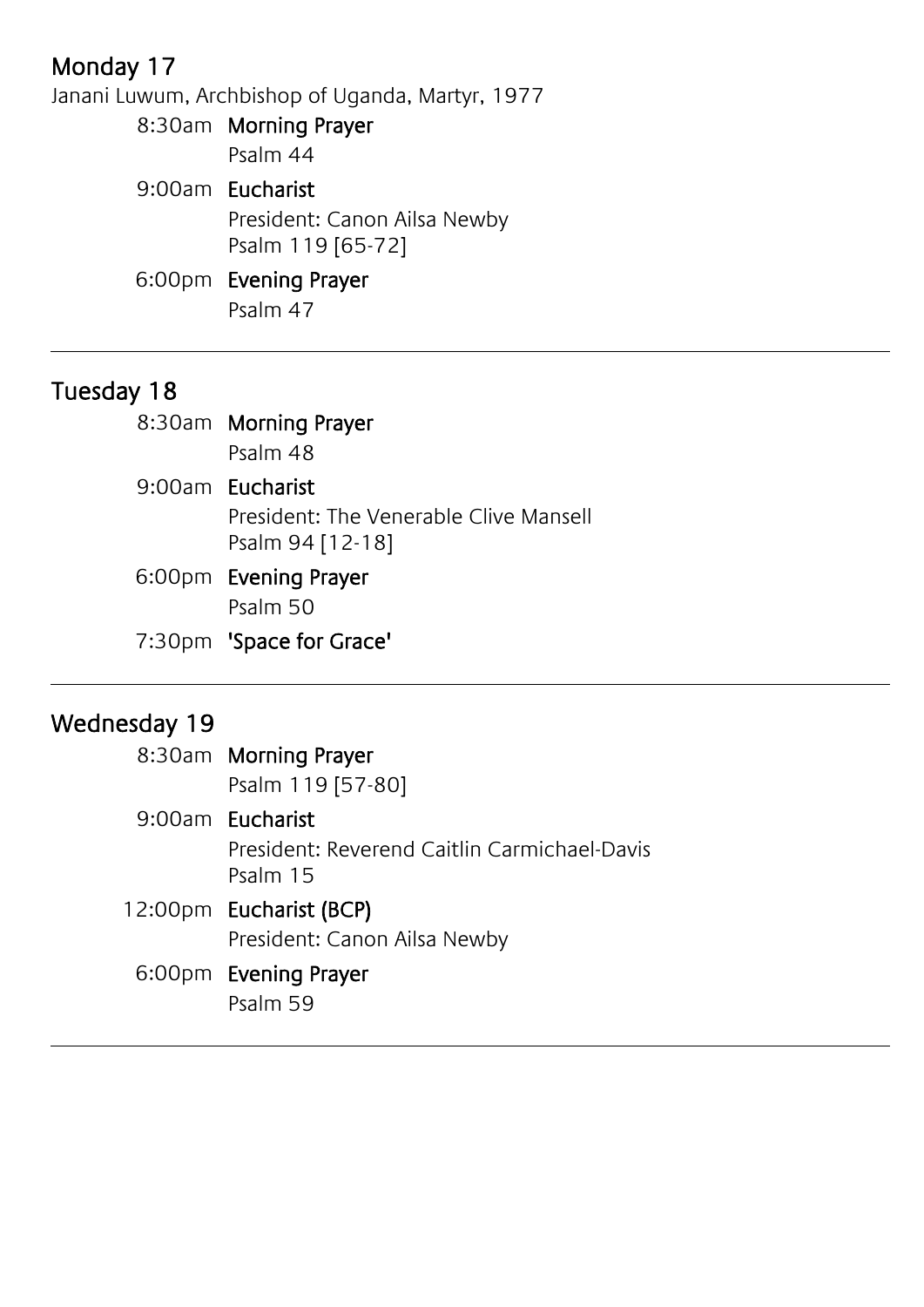# Thursday 20

| 8:30am Morning Prayer                                                     |
|---------------------------------------------------------------------------|
| Psalm 57                                                                  |
| 9:00am Eucharist                                                          |
| President: The Very Reverend John Dobson, Dean of Ripon<br>Psalm 34 [1-7] |
| 6:00pm Evening Prayer                                                     |
| Psalm 62                                                                  |

# Friday 21

|                   | 8:30am Morning Prayer and Litany                          |
|-------------------|-----------------------------------------------------------|
|                   | Psalm 51                                                  |
|                   | 9:00am Eucharist                                          |
|                   | President: The Right Reverend Clive Handford<br>Psalm 112 |
| 12:00pm Eucharist |                                                           |
|                   | President: Reverend Canon Myra Shackley<br>Psalm 112      |
|                   | 6:00pm Evening Prayer                                     |

Psalm 38

# Saturday 22

| 8:30am Morning Prayer<br>Psalm 68                                                                                                   |
|-------------------------------------------------------------------------------------------------------------------------------------|
| 9:00am Eucharist<br>President: Reverend Jeremy Trigg<br>Psalm 12 [1-7]                                                              |
| 5:30pm Evensong The Christopher Wren Singers<br>Rose responses<br>Psalm 66<br>Watson in E<br>Bairstow: Blessed city, heavenly Salem |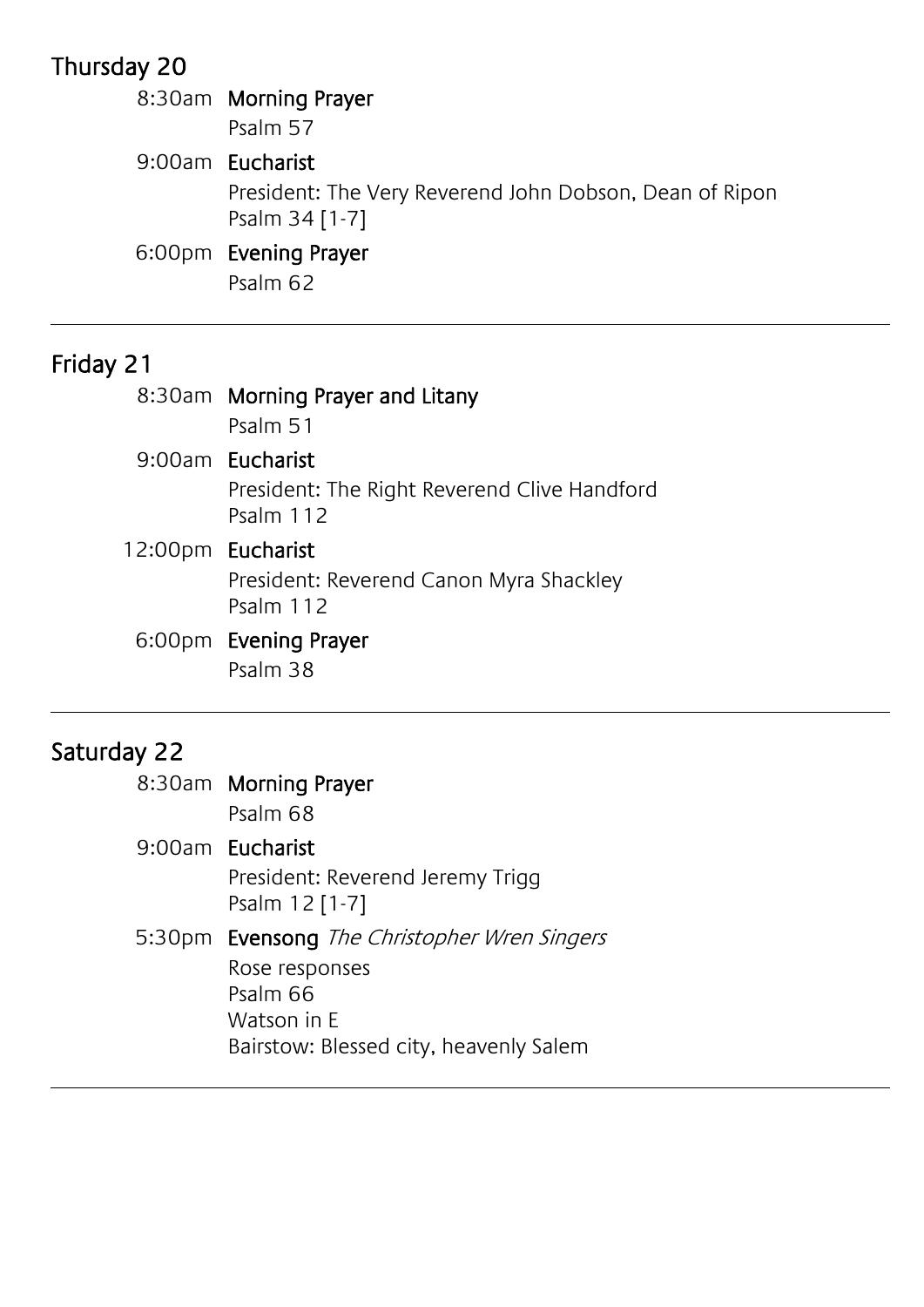# Sunday 23

The Sunday next before Lent

#### 8:00am Eucharist (BCP)

President: The Very Reverend John Dobson, Dean of Ripon Preacher: The Very Reverend John Dobson, Dean of Ripon

#### 9:30am Morning Prayer

Psalm 72

#### 10:30am Sung Eucharist The Christopher Wren Singers

President: The Very Reverend John Dobson, Dean of Ripon Preacher: Reverend Caitlin Carmichael-Davis Psalm 2 W. Lloyd Webber: Mass of Peace G. Watson: Lord we beseech thee, grant thy people grace Hymns: 234ii, 178, A&M 569, 494

#### 12:30pm Eucharist (BCP) President: Canon Ailsa Newby

#### 3:30pm Evensong The Christopher Wren Singers

Preacher: Reverend Julia Wilkins, Assistant Curate @ Leeds St George (Benefice Rose responses Psalm 84 Shephard: Song of Mary Shephard: Song of Simeon Hadley: My beloved spake Hymns: 250, 245

# Monday 24

#### 8:30am Morning Prayer

Psalm 71

#### 9:00am Eucharist

President: The Very Reverend John Dobson, Dean of Ripon Psalm 19 [7-end]

#### 6:00pm Evening Prayer

Psalm 72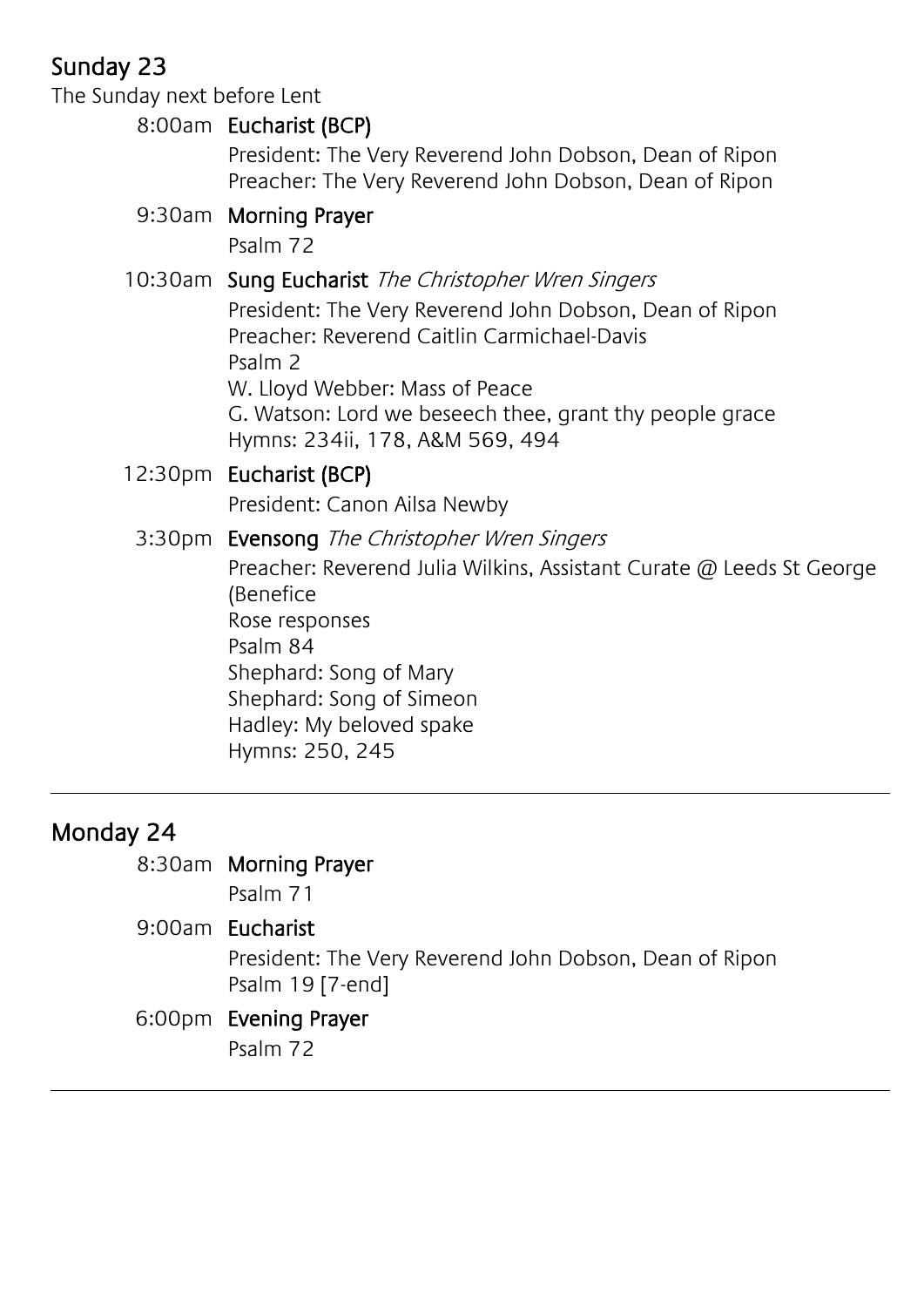# Tuesday 25

| 8:30am Morning Prayer<br>Psalm 73                                                                                                          |
|--------------------------------------------------------------------------------------------------------------------------------------------|
| 9:00am Eucharist                                                                                                                           |
| President: Reverend Caitlin Carmichael-Davis<br>Psalm 55 [7-9, 24]                                                                         |
| 6:00pm Evensong<br>Jackson (Francis) responses<br>Psalm 74<br>Tomkins: Plainsong with fauxbourdons<br>Tallis: O Lord, give thy Holy Spirit |

# 7:30pm 'Space for Grace'

#### Wednesday 26

| Ash Wednesday |                                          |
|---------------|------------------------------------------|
|               | 8:30am Morning Prayer                    |
|               | Psalm 38                                 |
|               | 9:00am Eucharist                         |
|               | President: Canon Barry Pyke              |
|               | Psalm 51 [1 - 17]                        |
|               | Service includes the Imposition of Ashes |
|               | 12:00pm Eucharist (BCP)                  |
|               | President: Canon Ailsa Newby             |
|               | Psalm 51 [1 - 17]                        |
|               | Service includes the Imposition of Ashes |
|               | 6:00pm Evening Prayer                    |
|               | Psalm 102 [1 - 17]                       |
|               | 7:30pm Sung Eucharist Lay Clerks         |
|               | President: Canon Michael Gisbourne       |
|               | Preacher: Canon Barry Pyke               |
|               | Psalm 51 [1-17]                          |
|               | Pisaro: Missa Ave Maria                  |
|               | Tallis: In jeiunio et fletu              |
|               | Byrd: Ne irascaris Domine                |
|               | Hymns: 76, 461, 84                       |
|               | Service includes the Impostion of Ashes  |